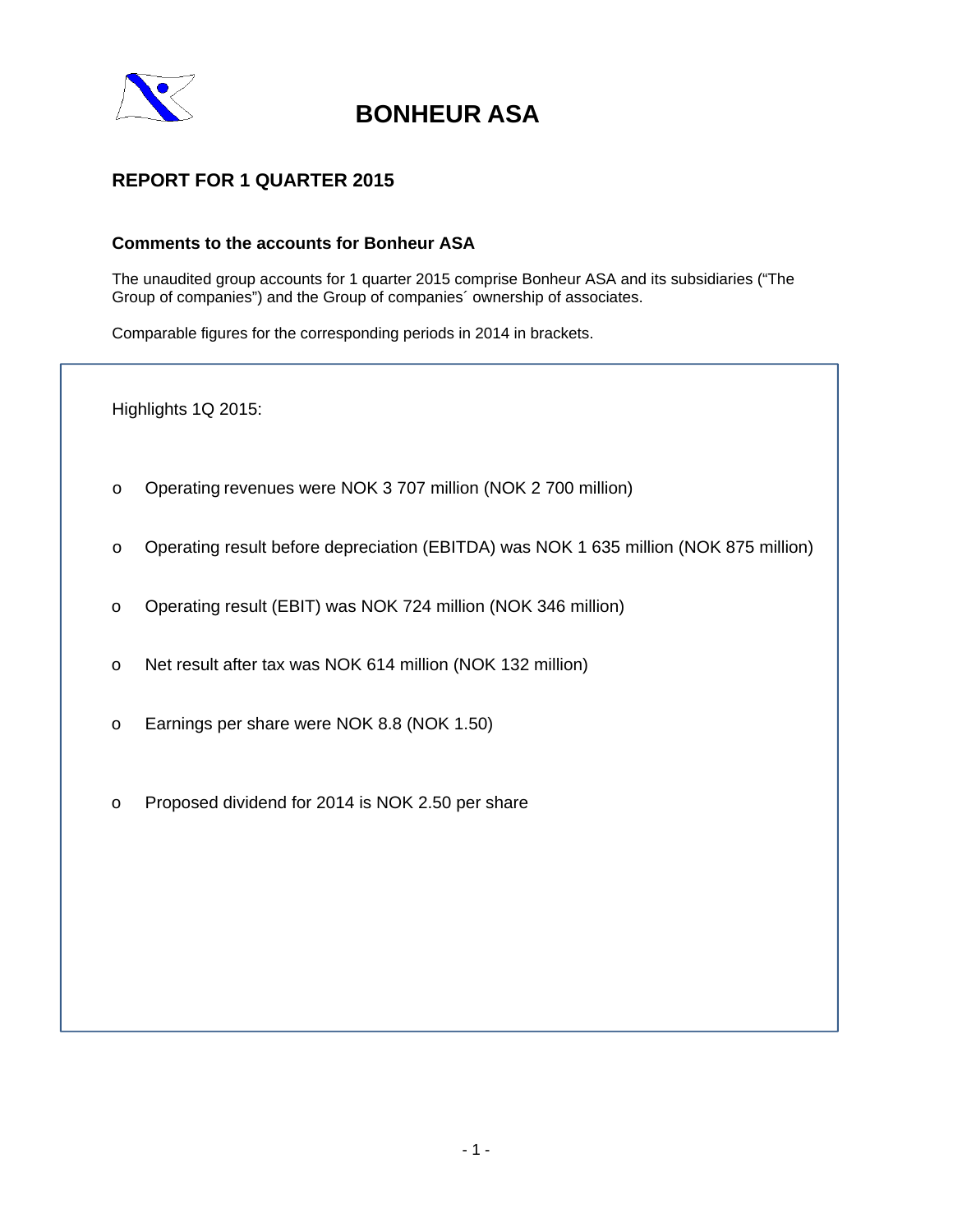

## **Financial information**

As a consequence of Bonheur ASA holding more than 50% of the shares of Ganger Rolf ASA, Ganger Rolf ASA is fully consolidated for accounting purposes as a subsidiary of Bonheur ASA. As Bonheur ASA and Ganger Rolf ASA have a joint ownership (50% / 50%) of their major investments, the ownership structure entails full consolidation for accounting purposes of a number of companies. The main business segments comprise Offshore drilling, Renewable energy, Shipping / Offshore wind, Cruise and Other investments.

| Financial key figures (figures in million NOK except for earnings per share) |            | <b>1014</b> | 2014       |
|------------------------------------------------------------------------------|------------|-------------|------------|
|                                                                              |            |             |            |
| Operating revenue                                                            | 3707       | 2 700       | 12 347     |
| <b>EBITDA</b>                                                                | 1635       | 875         | 4 3 2 2    |
| <b>EBIT</b>                                                                  | 724        | 346         | 1 3 0 4    |
| Profit for the period                                                        | 614        | 132         | 497        |
| Hereof attributable to shareholders of the parent company 1)                 | 283        | 49          | 119        |
| Average number of shares outstanding                                         | 32 345 668 | 32 345 668  | 32 345 668 |
| Basic/diluted earnings per share NOK                                         | 8,8        | 1,5         | 3,7        |
| Interest bearing liabilities                                                 | 19526      | 15820       | 18750      |

1) The non‐controlling interests mainly consist of 47.74% of Fred. Olsen Energy ASA (FOE), 37.01% of Ganger Rolf ASA and 44.06% of NHST Media Group AS.

Revenues have been impacted positively by higher USD, GBP and EUR against NOK compared with the corresponding quarter last year. USD was on average approximately 27% higher in 1 quarter 2015 compared to 1 quarter 2014, while EUR and GBP was 16% and 5% higher, respectively

The Group of companies´ operating revenues increased by NOK 1 007 from 1 quarter 2014 to NOK 3 707 million in the 1 quarter 2015. Approximately 57 % of the increase in revenues are due to currency effects. Offshore drilling had operating revenues of NOK 2 207 million (NOK 1 692 million), Renewable energy NOK 392 million (NOK 281 million), Shipping / Offshore wind NOK 264 million (NOK 300 million) and Cruise NOK 511 million (NOK 419 million). Operating revenues within Other investments were NOK 334 million (NOK 8 million) including operating revenues in NHST Media Group of NOK 319 million.

Operating result before depreciation (EBITDA) in the quarter was NOK 1 635 million (NOK 875 million). The increase of NOK 760 million from the corresponding period last year is mainly due to higher EBITDA within Offshore drilling which achieved EBITDA in the quarter of NOK 1 224 million (622 million). In addition Renewable energy reports an EBITDA of NOK 310 million (NOK 220 million), Shipping / Offshore wind NOK 70 million (NOK 57 million), Cruise NOK 49 million (NOK 14 million). EBITDA within Other investments were NOK - 17 million in the quarter (NOK - 38 million), including NHST Media Group of NOK 16 million.

Depreciation in the quarter was NOK 911 million which was NOK 382 million higher than in the same quarter last year, of which depreciation within Offshore drilling increased by NOK 326 million, mainly due to commencement of depreciation on the new build drillship Bolette Dolphin, which was delivered in February 2014.

Operating result (EBIT) was NOK 724 million (NOK 346 million).

Net financial items in the quarter were NOK - 63 million (NOK - 173 million). Net interest expenses were NOK 156 million (NOK 117 million) and net currency gain was NOK 167 million (NOK - 34 million). Net unrealized loss related to fair value adjustment of financial instruments was NOK 54 million (NOK 0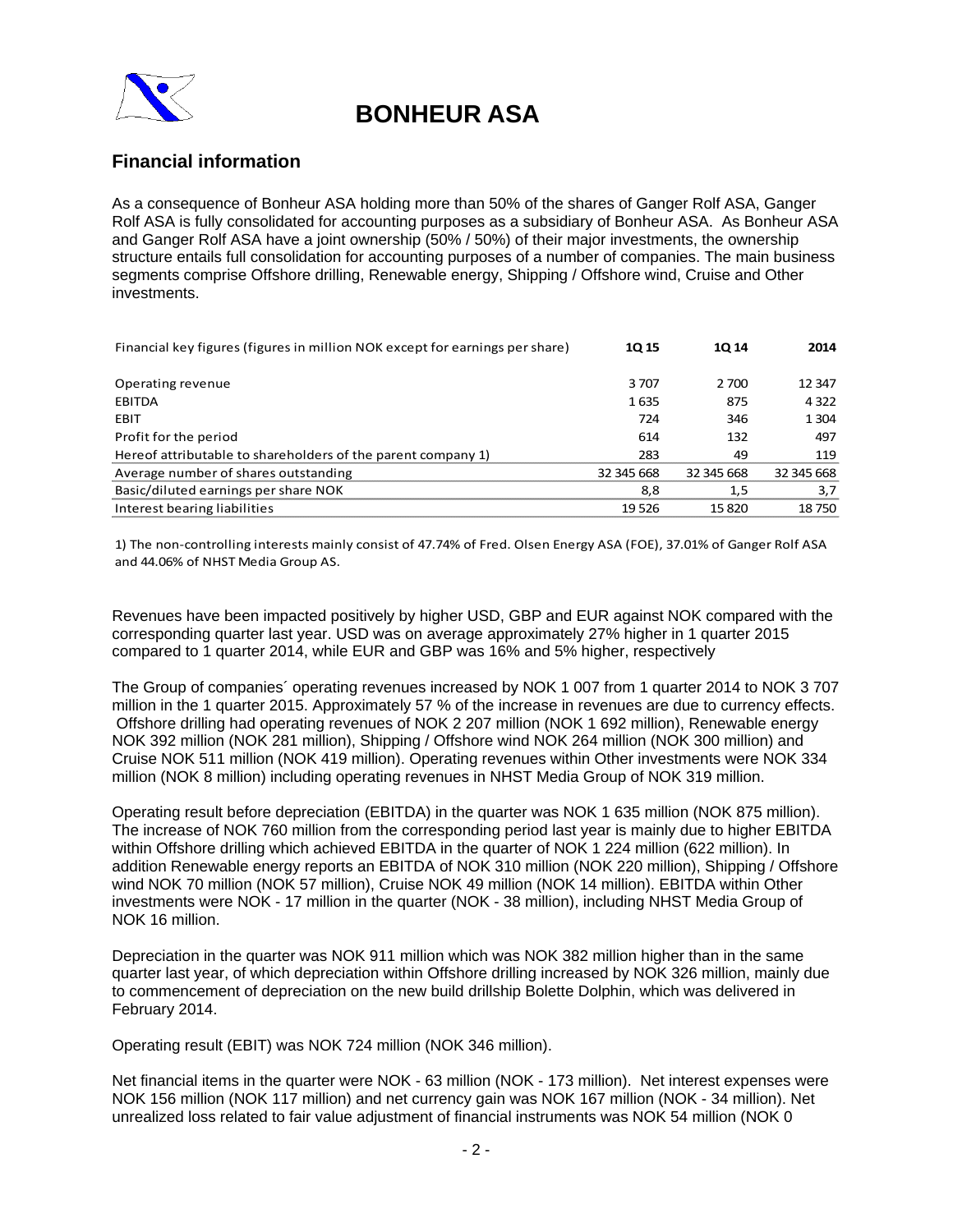

million), of which Offshore drilling had net unrealized losses related to financial instruments of NOK 57 million while Cruise reported a gain of NOK 3 million. Other financial items in the quarter amounted to NOK - 19 million (NOK -22 million), inclusive dividends received of NOK 11 million (NOK 0 million).

Net result in the quarter was NOK 614 million (NOK 132 million), of which NOK 283 million are attributable to shareholders of the parent (NOK 49 million). The non-controlling interests´ share of net result in the quarter was NOK 331 million (NOK 83 million).

## **Business segments**

The Group of companies' results for the individual business segments are included in Note 3.

In the following, it is referred to the Group of companies' consolidated business segments presented on 100% basis. Bonheur ASA and Ganger Rolf ASA have an ownership of 50% each in these segments unless otherwise stated.

### **Offshore drilling**

The segment consists of 51.9% ownership of Fred. Olsen Energy ASA with subsidiaries (FOE). Figures below are presented in NOK when consolidated into Bonheur ASA and Ganger Rolf ASA.

| (Figures in NOK million) | 1Q 15 | 1Q 14 |
|--------------------------|-------|-------|
| Operating revenues       | 2 207 | 1 692 |
| EBITDA                   | 1 224 | 622   |
| FRIT                     | 517   | 241   |
| Net result               | 547   | 144   |

*Below is an extract from FOE's report for 1 quarter 2015 (figures in USD unless otherwise stated).* 

**Note that FOE from 1 quarter 2014 has changed the Group's reporting currency to USD. In addition FOE shows 4 quarter 2014 in brackets when comparing the quarterly results, while Bonheur ASA and Ganger Rolf ASA compare the quarterly results with the corresponding quarter last year**.

*For full report please refer to* www.fredolsen-energy.no

| (Figures in USD million) | 1Q 15 | 4Q 14 | 1Q 14 |
|--------------------------|-------|-------|-------|
| Operating revenues       | 284   | 298   | 278   |
| EBITDA                   | 157   | 157   | 102   |
| FBIT                     | 66    | 71    | 39    |
| Net result               | 70    | 96    | ') Д  |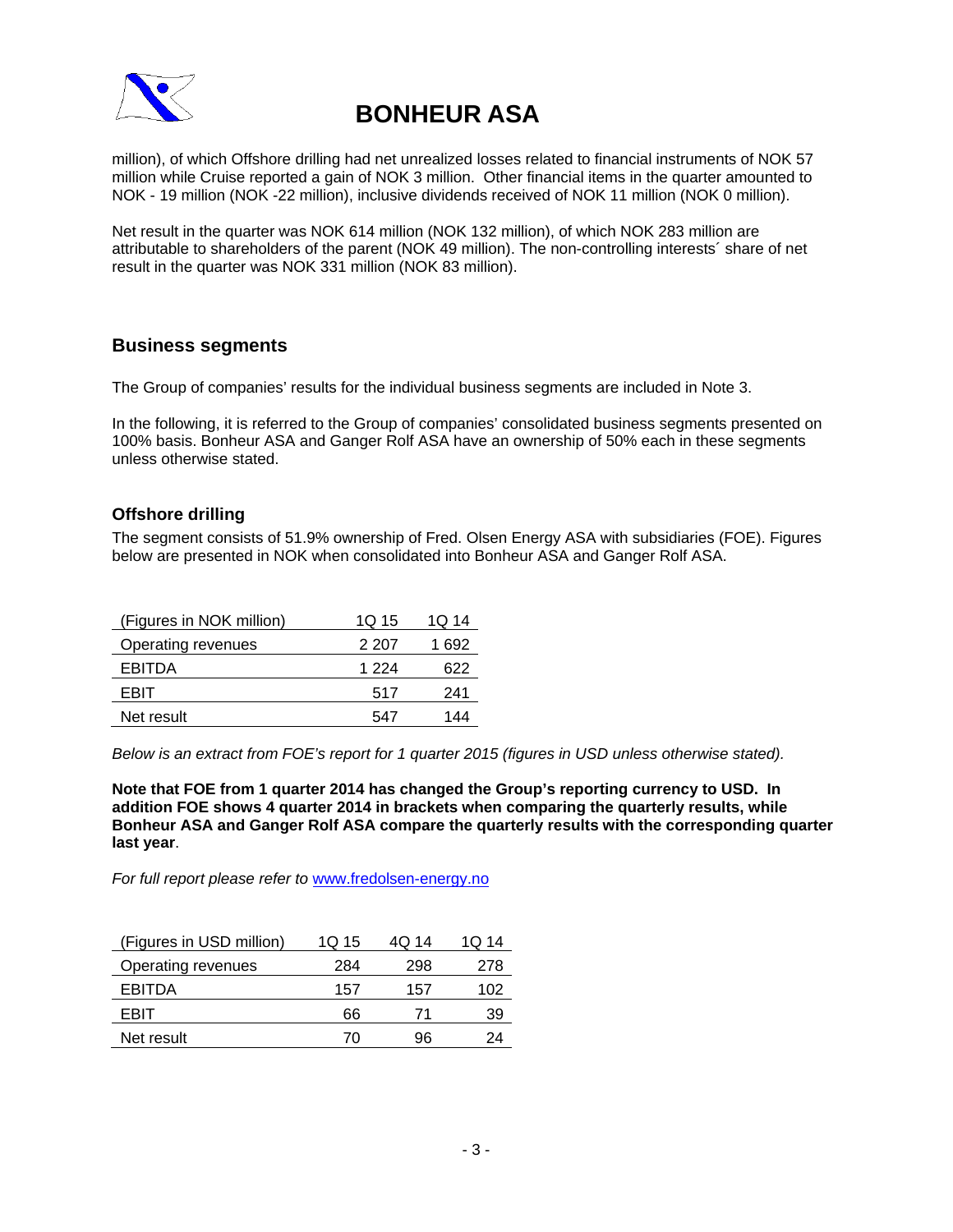

## **"FINANCIAL INFORMATION (***4th quarter 2014 in brackets)*

Operating revenues in the quarter were 283.9 million (297.6 million), a decrease of 13.7 million compared with the previous quarter. Revenues from the offshore drilling division were 279.9 million (294.5 million), a decrease of 14.6 million. The decrease in revenues within the offshore drilling division is mainly due to yard stay for Byford Dolphin, partly offset by Borgland Dolphin, which completed its yard stay late February. Revenues within the engineering and fabrication division were 37.7 million (6.1 million), of which 33.7 million (3.0 million) were related to intra-group activities.

Operating costs were 126.6 million (140.5 million), a decrease of 13.9 million compared with previous quarter. Operating costs within the offshore drilling division decreased by 15.5 million to 123.5 million (139.0 million). Operating costs within the engineering and fabrication division increased with 31.0 million, including intra-group eliminations of 29.4 million.

Operating profit before depreciation (EBITDA) was 157.3 million (157.1 million). EBITDA within the offshore drilling division increased by 0.9 million to 156.4 million (155.5 million), and EBITDA within engineering and fabrication division was 0.9 million (1.6 million) including elimination of internal profit.

Depreciation and amortisation amounted to 91.1 million (86.6 million).

Operating profit after depreciation (EBIT) was 66.2 million (70.5 million).

Net financial items were 8.7 million (33.7 million) mainly due to unrealized currency gain related to the two bond loans (FOE 04 and FOE 05). Capitalized interest expenses related to the newbuilds in the quarter amounted to 1.7 million (1.7 million).

Profit before tax was 74.9 million (104.2 million).

Net profit, including an estimated tax charge of 5.2 million (8.6 million), was 69.7 million (95.6 million).

Earnings per share were 1.05 (1.44)."

### **Renewable energy**

Renewable energy consists of 100% ownership of Fred. Olsen Renewables AS with subsidiaries (FOR).

| (Figures in NOK million) | 1Q 15 | 1Q 14 |
|--------------------------|-------|-------|
| Operating revenues       | 392   | 281   |
| EBITDA                   | 310   | 220   |
| FBIT                     | 209   | 150   |
| Net result               | 139   | 80    |

FOR owns and operates seven wind farms, of which six in Scotland (Crystal Rig, Crystal Rig II, Rothes, Rothes II, Paul's Hill and Mid Hill) and one in Norway (Lista). As of 31 March 2015 FOR had an installed capacity of 504 MW in production. In addition FOR has one wind farm under construction in Sweden (Fäbodliden) and a portfolio of development projects onshore in the UK, Norway and Sweden as well as a 50% share of a joint venture project offshore Ireland.

Operating revenues in the quarter were NOK 392 million (NOK 281 million). Compared to the corresponding quarter last year the generation was higher due to a combination of high wind speeds and higher capacity, but somewhat offset by lower electricity prices. Also higher GBP/NOK exchange rate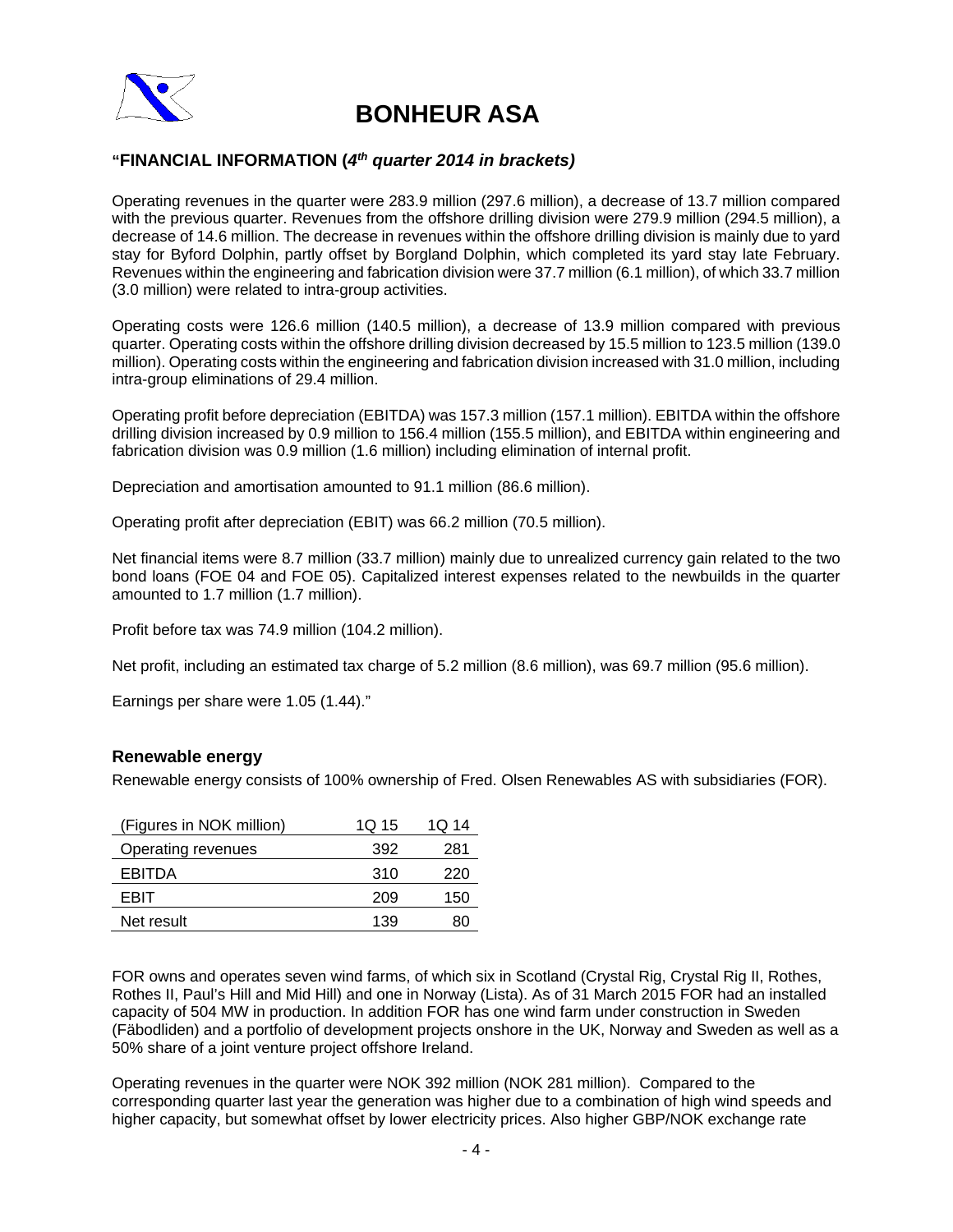

during the quarter contributed to the higher revenues in NOK. The generation in the quarter increased from 424 GWh in 1 quarter last year to 488 GWh in 1 quarter 2015. EBITDA were NOK 310 million (NOK 220 million).

## **Shipping / Offshore wind**

As per end of the quarter the segment consists of Fred. Olsen Windcarrier AS, a company providing transport and installation services for the offshore wind industry and Universal Foundation Norway AS, a company offering innovative "suction bucket" offshore wind turbine foundations. Both companies are indirectly owned 100% through Fred. Olsen Ocean Limited (formerly named First Olsen Limited). Fred. Olsen Windcarrier AS owns 51% of Global Wind Service A/S, an international supplier of qualified and skilled personnel to the global wind turbine industry. Fred. Olsen Windcarrier AS and Global Wind Service A/S each own 50% of Fred. Olsen Windcarrier Denmark A/S which operates a fleet of eight crew transfer vessels.

| (Figures in NOK million) | 1Q 15 | 1Q 14 |
|--------------------------|-------|-------|
| Operating revenues       | 264   | 300   |
| EBITDA                   | 70    | 51    |
| FRIT                     | 36    | 24    |
| Net result               | -47   |       |

Operating revenues in the quarter were NOK 264 million against NOK 300 million for the same period in 2014. The reduced revenue of NOK 36 million is mainly due to lower utilization, partly offset by higher EUR against NOK. EBITDA for the quarter was NOK 70 million, an increase of NOK 12 million compared to the first quarter in 2014. Inclusive in the net result is an unrealized exchange loss on revaluation of intercompany loans of approximately NOK 60 million.

The jack-up installation vessels "Brave Tern" and "Bold Tern" were in the quarter engaged on projects in German waters for transportation and installation of wind turbines as well as support for commissioning work. Both vessels will complete their current engagements during the second quarter.

All crew vessels owned and operated by Fred. Olsen Windcarrier Denmark A/S were at the end of the quarter engaged on projects with durations varying from 2 months to 2 years.

Universal Foundation Norway AS, a Fred. Olsen Ocean Ltd subsidiary, delivers integrated projects to the offshore wind industry based on the innovative Mono Bucket foundation, which also has been included in a new concept utilizing the Mono Bucket to support movable offshore accommodation and service units.

### **Cruise**

Cruise consists of 100% indirect ownership of Fred. Olsen Cruise Lines Ltd, with subsidiaries (FOCL), located in the UK.

| (Figures in NOK million) | 1Q 15 | 1Q 14 |
|--------------------------|-------|-------|
| Operating revenues       | 511   | 419   |
| EBITDA                   | 49    | 14    |
| FRIT                     | -7    | -30   |
| Net result               |       | -46   |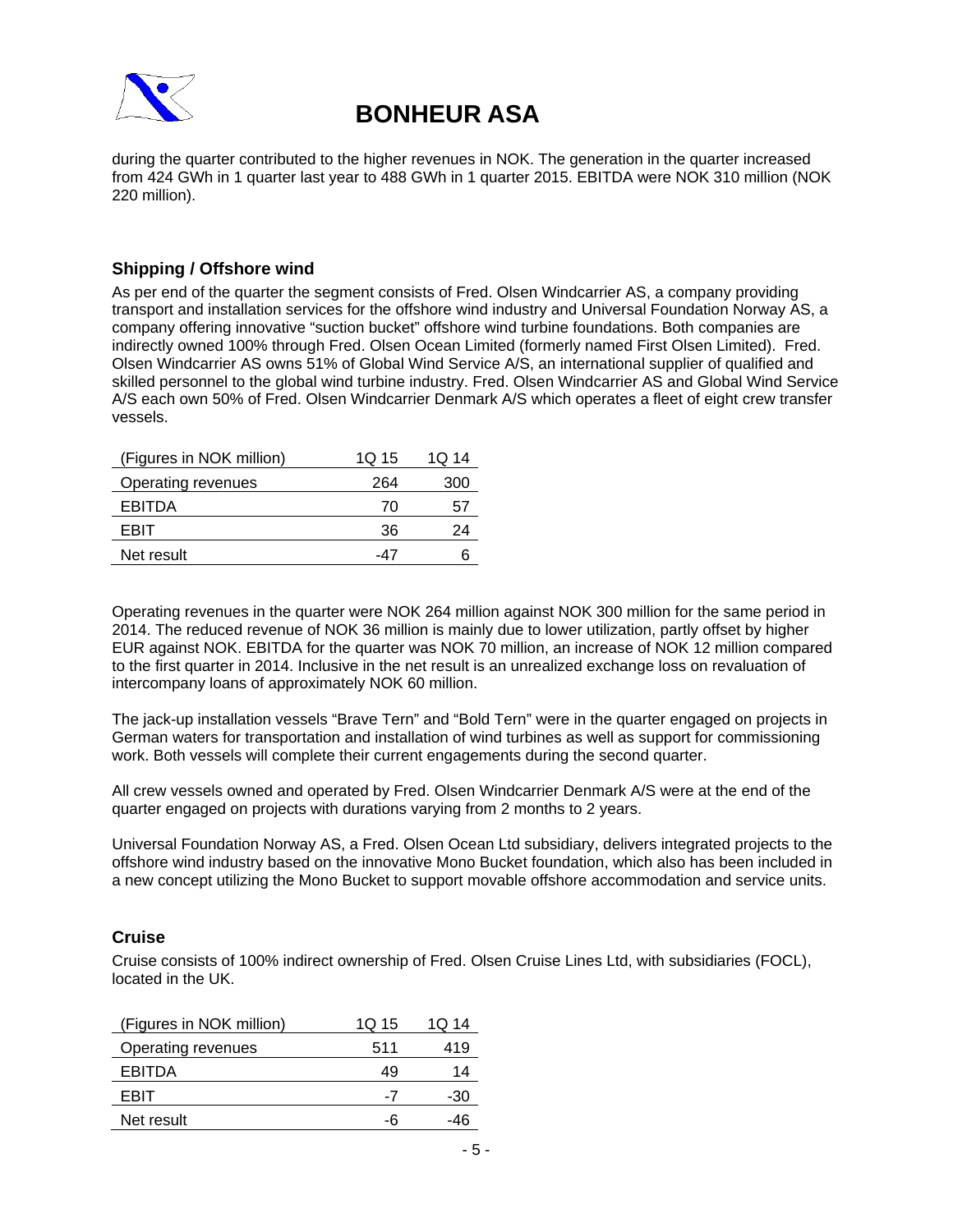

FOCL owns and operates four cruise ships, MV Black Watch, MV Braemar, MV Boudicca, and MV Balmoral.

Operating revenues in the quarter were NOK 511million (NOK 419 million). Operating result before depreciation (EBITDA) was NOK 49 million (NOK 14 million). The increased EBITDA is mainly due to higher ticket income, lower bunker costs and higher GBP against NOK.

The number of passenger days totaled 259 979 (300 343) for the quarter.

### **Other investments**

Other Investments mainly consist of an ownership of 54.0% of NHST Media Group AS, 12.6% of Koksa Eiendom AS (previously IT Fornebu Properties AS) as well as 100% of the service companies Fred. Olsen Insurance Services AS, Fred. Olsen Travel AS, AS Fred. Olsen Fly- og Luftmateriell and FO Capital Ltd.

### **NHST Media Group AS**

Bonheur ASA and Ganger Rolf ASA purchased additional 236 988 shares on 9 May 2014, increasing the combined ownership from 35.6% to 54.0%. Since the purchase date NHST Media Group AS is fully consolidated in Bonheur ASA. The comparative figures shown in brackets for the 1Q 2014 was not consolidated as NHST Media Group AS at that time was accounted for as an associate.

NHST Media Group AS have four main business segments, Dagens Næringsliv (business newspaper), Digital & Nordic (TDN, Europower, Smartcom, MyNewsdesk, ddp direct), Global (Tradewinds, Upstream, Intrafish, Recharge and Events) and Nautical Charts.

NHST Media Group AS had a turnover of NOK 319 million in the quarter (NOK 299 million). This corresponds to an increase of 7%. The market share and number of copies sold for most of the publications has been positive. The advertising revenues continued to weaken and was down by 5% in the quarter compared to 1Q 2014. The growth in demand for the digital products continued and increased by 23% compared to 1Q 2014. Revenues from digital now represents over 30% of total consolidated revenues. Total operating cost was down by 1% compared to 1Q 2014 to NOK 303 mill. EBITDA for the quarter was NOK 16 million (NOK -7 million).

### **Koksa Eiendom AS**

Bonheur ASA and Ganger Rolf ASA each hold 6.3% of the shares in Koksa Eiendom AS (KE).

KE own 30% of the shares in Technopolis AS which comprise the Portal building, the Terminal building, underground parking space related to these buildings and the new Profile building, at the former airport Fornebu outside Oslo.

KE also own 50% of the shares in Fornebu Hotell AS which owns the Scandic Hotel located next to the Statoil office building.

Koksa Eiendom still owns a property (known as the Koksa area) with substantial potential for development. The estimate for new development is in the range of 100 000 to 160 000 square meters with a mix of residential and office buildings.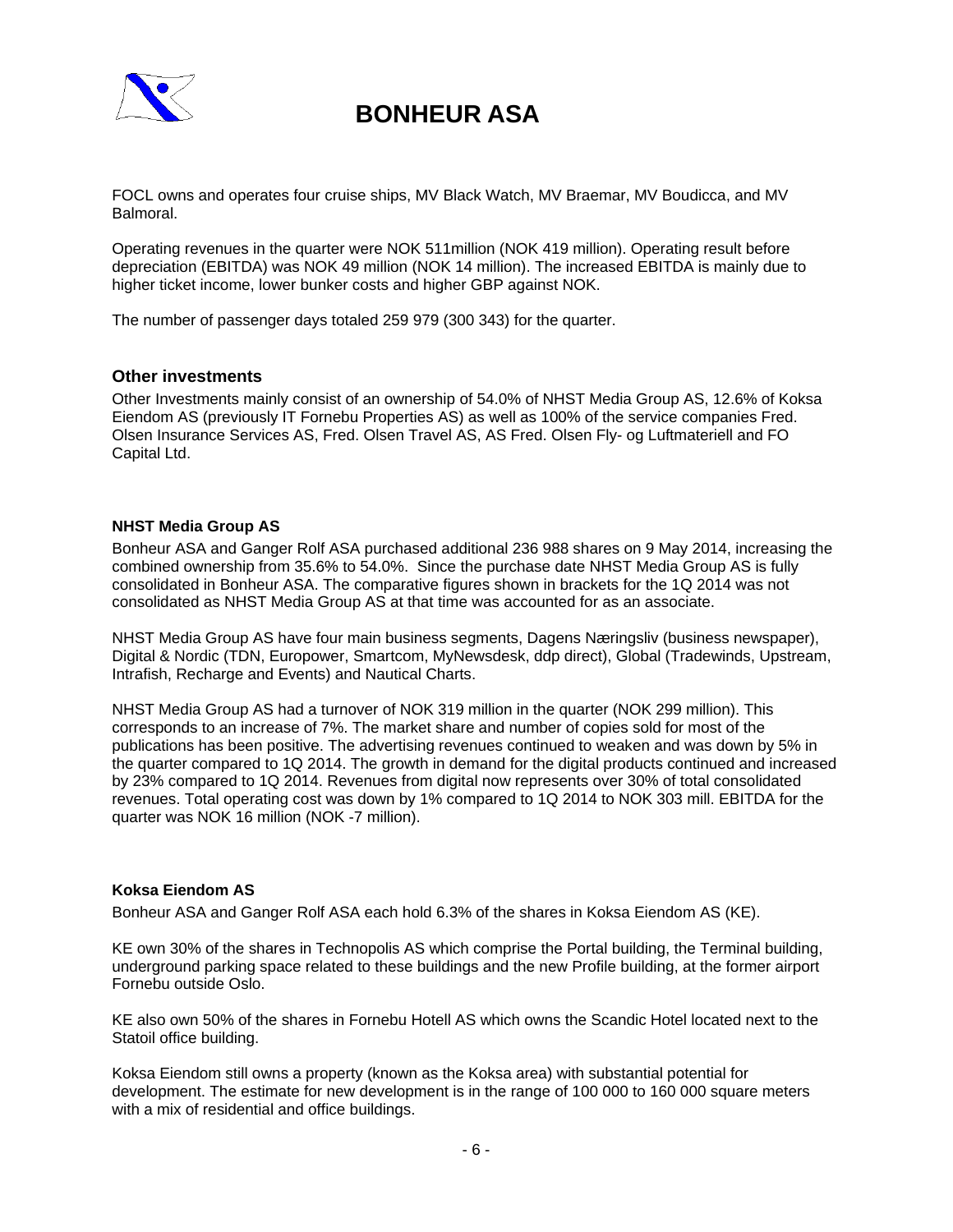

## **Other information**

## **Capital and financing**

During the quarter, investments were mainly related to Offshore drilling (FOE) and Renewable energy (FOR).

Within FOE, capital expenditures amounted to NOK 1 229 million, related to new build, class renewal surveys and general upgrades.

FOR had capital expenditures of NOK 53 million, mainly related to the construction of Fäbodliden wind farm in Sweden and Windy Standard II in Scotland.

In total the Group of companies' investments in Property, plant and equipment amounted to NOK 1 294 million during first quarter 2015.

Gross interest bearing debt of the Group of companies at 31 March 2015 was NOK 19 526 million, an increase of NOK 776 million since year end 2014. Cash and cash equivalents amounted to NOK 5 501 million, a decrease of NOK 172 million since year end 2014. Net interest bearing debt of the Group of companies at 31 March 2015 was NOK 14 025 million, an increase of NOK 948 million since year end 2014. The equity to asset ratio was 36% compared with 35% at year-end 2014.

### **Dividend / Annual General Meeting in Bonheur ASA**

With regard to the Annual General Meeting in 2015, the board has proposed a dividend of NOK 2.50 per share.

The Annual General Meeting is scheduled for Thursday 28 May 2015.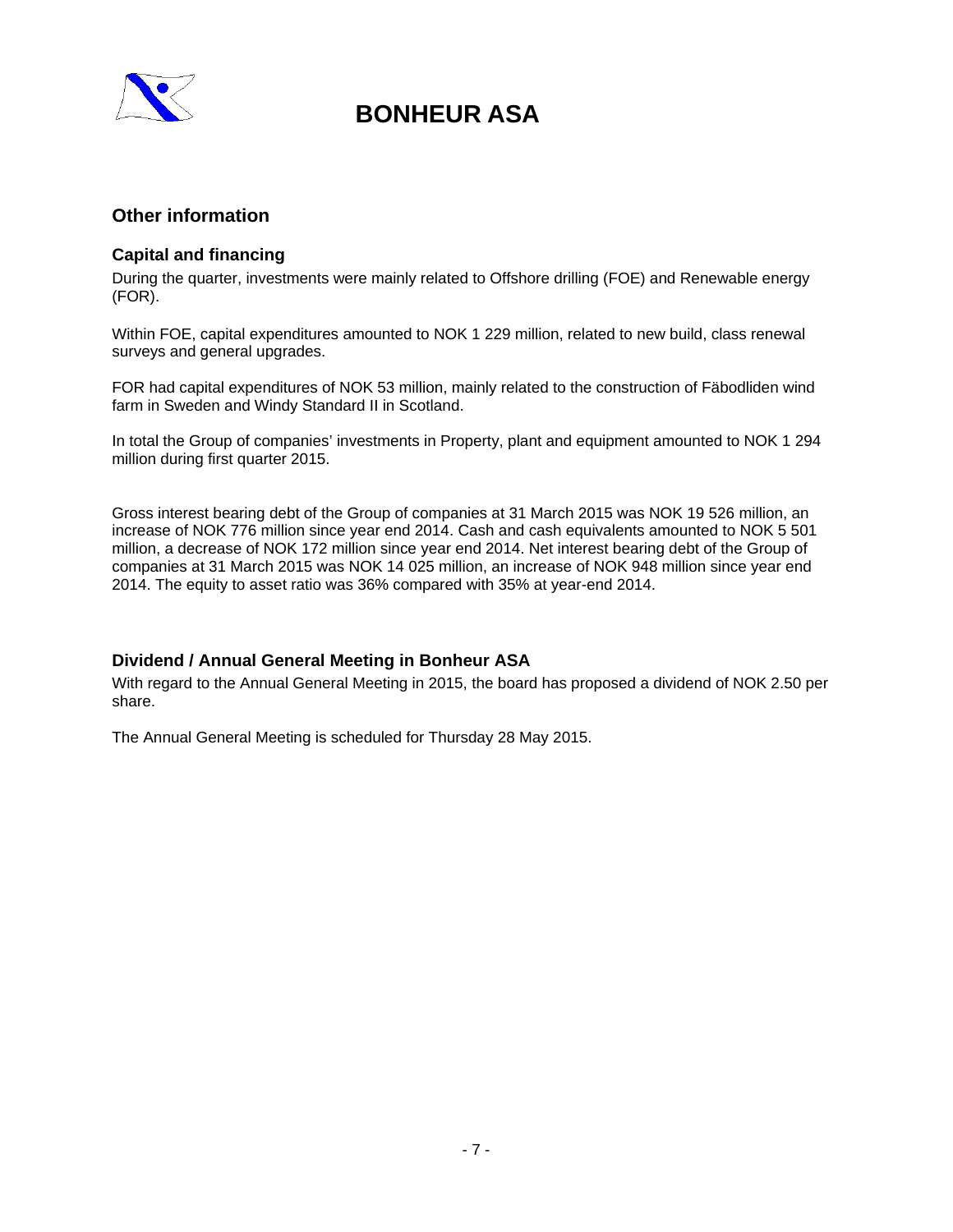

## **Condensed financial statements in accordance with IFRS**

## **Income statement Group of Companies**

| (NOK million) - unaudited                                         | Note | Jan-Mar<br>2015     | Jan-Mar<br>2014      | Jan-Dec<br>2014       |
|-------------------------------------------------------------------|------|---------------------|----------------------|-----------------------|
| Revenues<br>Operating costs                                       | 4    | 3707.2<br>$-2071,9$ | 2 699.6<br>$-1824,5$ | 12 347,3<br>$-8025,0$ |
| Operating result before depreciation / impairment losses (EBITDA) | 4    | 1635,3              | 875,1                | 4 3 2 2, 3            |
| Depreciation / Impairment losses                                  |      | $-911,0$            | $-529,3$             | $-3018,8$             |
| <b>Operating result (EBIT)</b>                                    | 4    | 724,3               | 345,8                | 1 303,5               |
| Share of result from associates                                   |      | $-0,1$              | $-5,9$               | 107.9                 |
| Result before finance                                             |      | 724,2               | 339,9                | 1411,4                |
| Financial income                                                  |      | 378,7               | 98,1                 | 1 278,7               |
| Financial expenses                                                |      | $-441,8$            | $-270,7$             | $-1748,2$             |
| Net financie income / expense (-)                                 |      | $-63.1$             | $-172.5$             | $-469,4$              |
| <b>Result before tax (EBT)</b>                                    |      | 661,1               | 167,4                | 942,0                 |
| Estimated tax cost                                                | 6    | $-46,7$             | $-35,2$              | $-445,0$              |
| Net result                                                        |      | 614,4               | 132,2                | 497,0                 |
| Hereof attributable to non-controlling interests 1)               |      | 331,3               | 83,3                 | 377,9                 |
| Hereof attributable to shareholders of the parent company         |      | 283,0               | 48,9                 | 119,2                 |
| Basic earnings / Diluted earnings per share (NOK)                 |      | 8,8                 | 1,5                  | 3,7                   |
| Basic earnings /Diluted earnings per share                        |      |                     |                      |                       |
| from continuing operations (NOK)                                  |      | 8,8                 | 1,5                  | 3,7                   |

1) The non‐controlling interests mainly consist of 47.74% of Fred. Olsen Energy ASA , 37.01% of Ganger Rolf ASA and 44.06% of NHST Media Group AS.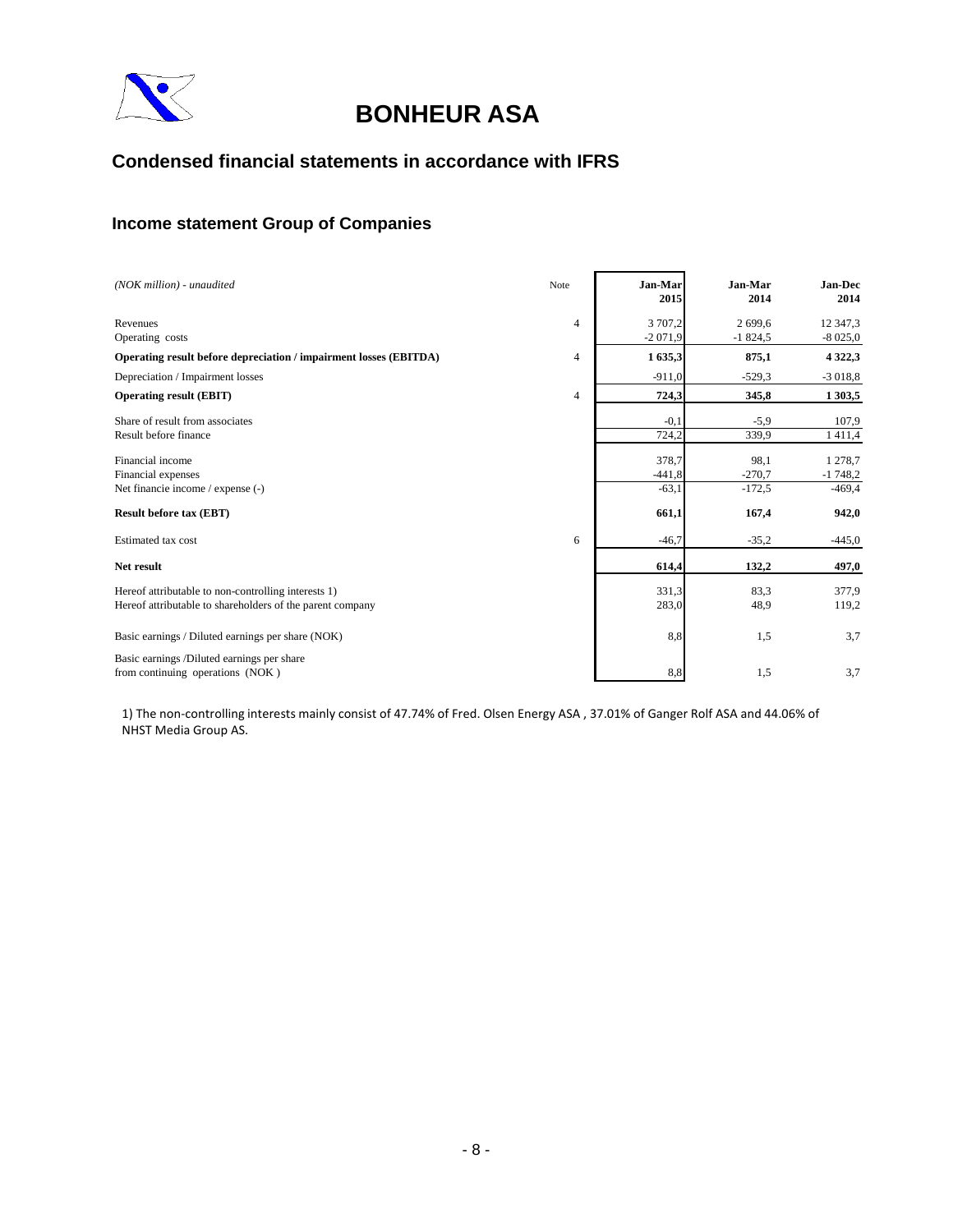

## **Statement of comprehensive income**

| (NOK million) - unaudited                                                                        |        | Jan-Mar  |
|--------------------------------------------------------------------------------------------------|--------|----------|
|                                                                                                  | 2015   | 2014     |
| Profit for the period                                                                            | 614,4  | 132,2    |
| Other comprehensive income:                                                                      |        |          |
| Items that will not be reclassified to profit or loss                                            |        |          |
| Other comprehensive income for the period                                                        | $-1,9$ | 19,5     |
| Total items that will not be reclassified to profit or loss                                      | $-1.9$ | 19,5     |
| Items that may be reclassified subsequently to profit or loss                                    |        |          |
| Foreign exchange translation effects:                                                            |        |          |
| - Foreign currency translation differences for foreign operations                                | 934,5  | $-173.7$ |
| - Foreign currency translation differences for foreign operations transferred to profit and loss | 0,0    | 0,0      |
| Hedging effects:                                                                                 |        |          |
| - Effective portion of changes in fair value of interest hedges                                  | 0.6    | 0.6      |
| Fair value effects related to financial instruments:                                             |        |          |
| - Net change in fair value of available-for-sale financial assets                                | $-9.1$ | 9,2      |
| - Net change in fair value of available-for-sale financial assets transferred to profit or loss  | 0.0    | 0.0      |
| Other comprehensive income from associates                                                       | 0,0    | $-2,7$   |
| Income tax on other comprehensive income                                                         | 0,3    | 0,0      |
| Total items that may be reclassified subsequently to profit or loss                              | 926,3  | $-166,6$ |
|                                                                                                  |        |          |
| Other comprehensive income for the period, net of income tax                                     | 924,4  | $-147,1$ |
| Total comprehensive income for the period                                                        | 1538,7 | $-14,9$  |
| <b>Attributable to:</b>                                                                          |        |          |
| Equity holders of the parent                                                                     | 644,2  | $-8,6$   |
| Non-controlling interests 1)                                                                     | 894,5  | $-6,3$   |
| Total comprehensive income for the period                                                        | 1538,7 | $-14,9$  |

1) As at 31 March 2015 the non-controlling interests consist of 47.74% of Fred. Olsen Energy ASA, 37.01% of Ganger Rolf ASA and 44.06% of NHST Media Group AS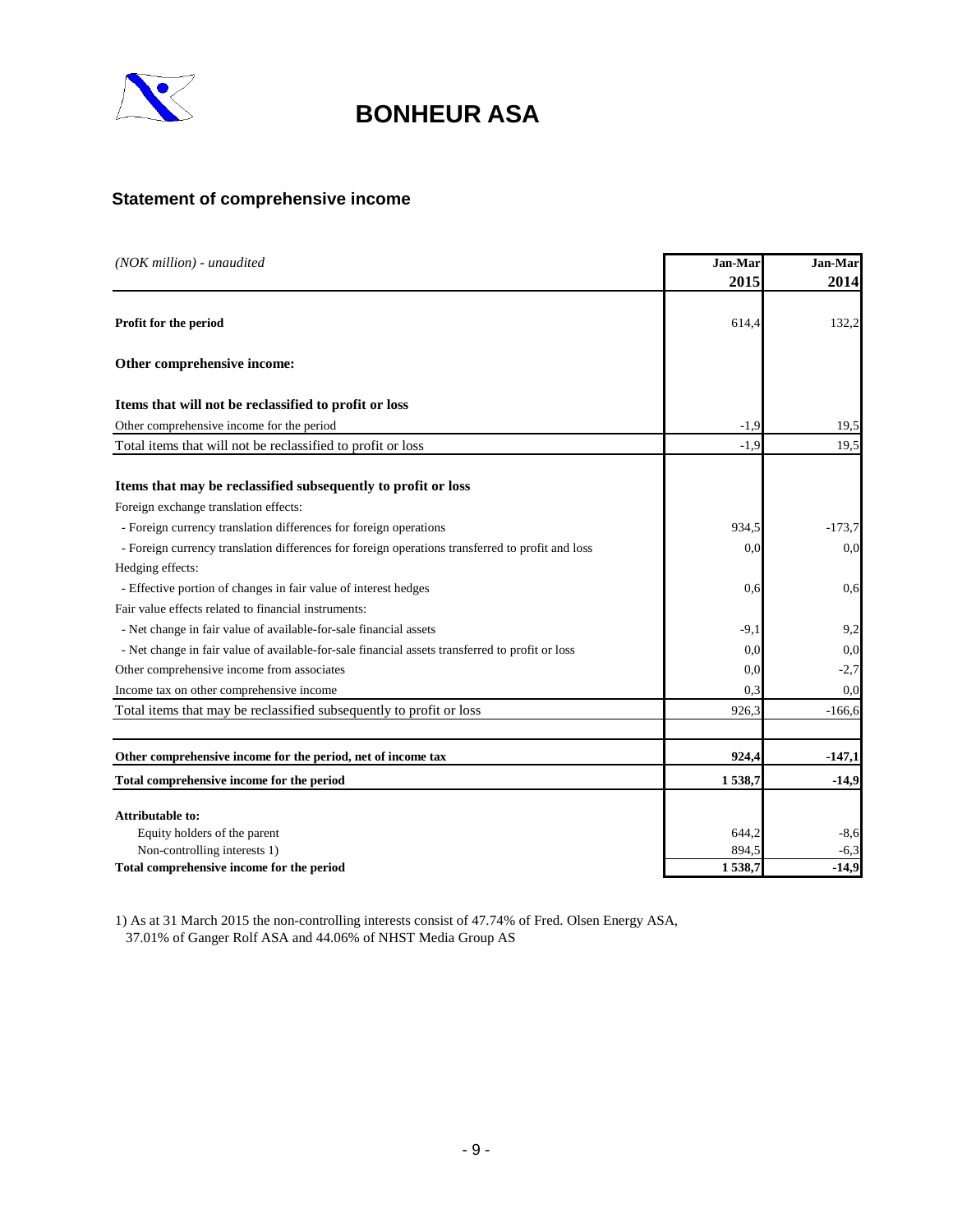

## **Statement of financial position**

| (NOK million) - unaudited                              | 31.03.2015  | 31.03.2014  | 31.12.2014  |
|--------------------------------------------------------|-------------|-------------|-------------|
| Intangible fixed assets                                | 1 077,7     | 402,6       | 1 060,0     |
| Deferred tax asset                                     | 291,8       | 228,4       | 275,1       |
| Property, plant and equipment                          | 32 637,6    | 23 094,6    | 30 087,6    |
| Investments in associates                              | 5,9         | 69.8        | 6,1         |
| Other financial fixed assets                           | 719,3       | 759,3       | 736,4       |
| <b>Non-current assets</b>                              | 34 732,3    | 24 554,7    | 32 165,3    |
| Inventories and consumable spare parts                 | 1 1 5 2 , 1 | 819,9       | 995,5       |
| Trade and other receivables                            | 2 7 2 0,9   | 2 166,8     | 2581,6      |
| Cash and cash equivalents                              | 5 500,6     | 6 137,0     | 5 673,2     |
| <b>Current assets</b>                                  | 9 3 7 3, 6  | 9 1 23,7    | 9 250,3     |
| <b>Total assets</b>                                    | 44 105,9    | 33 678,4    | 41 415,5    |
| Share capital                                          | 51,0        | 51,0        | 51,0        |
| Share premium reserve                                  | 25,9        | 25,9        | 25,9        |
| Retained earnings                                      | 8 4 9 7, 5  | 7 0 0 8,6   | 7 853,3     |
| Equity owned by the shareholders in the parent company | 8 5 7 4 , 4 | 7 0 8 5 .5  | 7930,2      |
| Non-controlling interests 1)                           | 7498,1      | 5 8 5 3 , 0 | 6 603,6     |
| <b>Equity</b>                                          | 16 072,5    | 12 938,6    | 14 533,7    |
| Non-current interest bearing liabilities               | 17 531,3    | 13 3 11,4   | 17 602,4    |
| Other non-current liabilities                          | 1951,4      | 1 3 4 8 , 2 | 1 870,1     |
| <b>Non-current liabilities</b>                         | 19 482,8    | 14 659,6    | 19 472,5    |
| Current interest bearing liabilities                   | 1994,7      | 2 508,8     | 1 1 4 7 , 8 |
| Other current liabilities                              | 6 5 5 6,0   | 3 571,4     | 6 2 6 1,5   |
| <b>Current liabilities</b>                             | 8550,7      | 6 080,2     | 7 409,3     |
| <b>Total equity and liabilities</b>                    | 44 105,9    | 33 678,4    | 41 415,5    |

**Oslo, 12 May 2015** *Bonheur ASA - the Board of Directors*

| Fred. Olsen | Carol Bell | Nick Emery | Helen Mahy | Andreas Mellbye |
|-------------|------------|------------|------------|-----------------|
| Chairman    | Director   | Director   | Director   | Director        |

Anette S. Olsen Managing Director

1) The non‐controlling interests mainly consist of 47.74% of Fred. Olsen Energy ASA , 37.01% of Ganger Rolf ASA and 44.06% of NHST Media Group AS.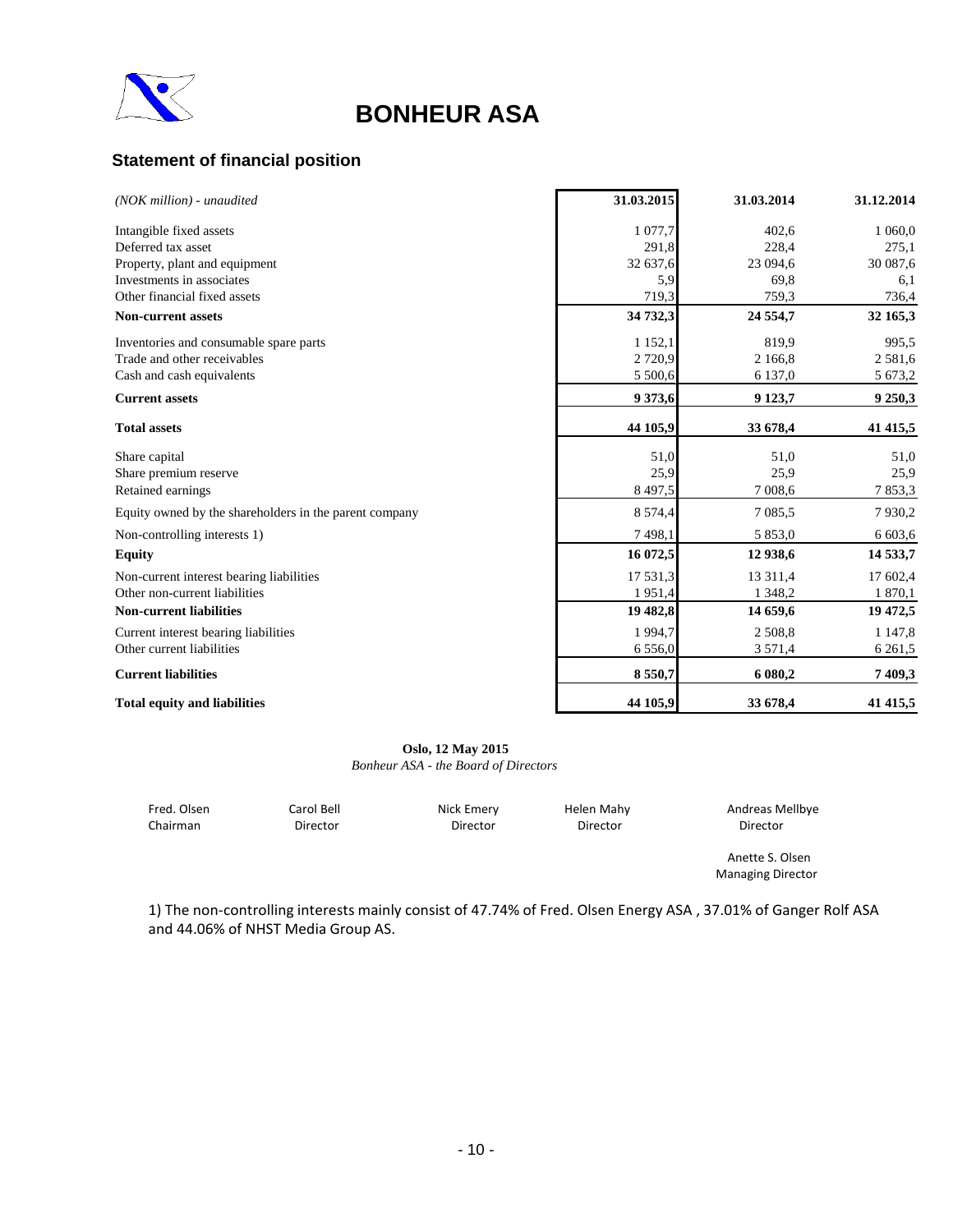

## **Statement of changes in equity**

#### *(NOK million) - unaudited*

|                                           | <b>Share</b> | Share   | Translation | Hedging | Fair value | Own shares | <b>Retained</b> |            | Non-controlling |                     |
|-------------------------------------------|--------------|---------|-------------|---------|------------|------------|-----------------|------------|-----------------|---------------------|
|                                           | Capital      | premium | reserve     | reserve | reserve    | 1)         | earnings        | Total      | interests       | <b>Total equity</b> |
| Balance at 1 January 2014                 | 51,0         | 25,9    | $-500,3$    | $-1,3$  | 146,6      | $-113,3$   | 7485,5          | 7 0 9 4 .2 | 5 8 5 9 3       | 12 9 53, 5          |
| Total comprehensive income for the period | 0,0          | 0.0     | $-106,4$    | 0.6     | 9,3        | 0,0        | 87,9            | $-8,6$     | $-6.3$          | $-14,9$             |
| <b>Balance at 31 March 2014</b>           | 51,0         | 25,9    | $-606.7$    | $-0,7$  | 155,8      | $-113.3$   | 7573.4          | 7 085,5    | 5853,0          | 12 938,6            |
| Balance at 1 January 2015                 | 51,0         | 25,9    | 774,3       | $-1,0$  | 161,8      | $-113,3$   | 7 0 3 1 .5      | 7930,2     | 6 603,6         | 14 533,7            |
| Total comprehensive income for the period | 0,0          | 0.0     | 520,0       | 0.6     | $-8.8$     | 0,0        | 132,4           | 644,2      | 894,5           | 1538,7              |
| Balance at 31 March 2015                  | 51,0         | 25,9    | 1294.4      | $-0,4$  | 152,9      | $-113.3$   | 7 1 6 3 .8      | 8574,4     | 7498.1          | 16 072,5            |

#### **Share capital and share premium**

| Par value per share     | NOK 1.25   |
|-------------------------|------------|
| Number of shares issued | 40 789 308 |

#### **Translation reserve**

The reserve represents exchange differences resulting from the consolidation of subsidiaries and associated companies having other functional currencies than NOK.

#### **Hedging reserve**

The reserve comprises the effective portion of cumulative net change in the fair value of cash flow hedging instruments related to hedged transactions that have noe yet occured.

#### **Fair value reserve**

The reserve includes the cumulative net change in the fair value of available-for-sale investments until the investment is derecognised.

#### **Non-controlling interests**

As at 31 March 2015 the non-controlling interests consist of 47.74% of Fred. Olsen Energy ASA, 37.01% of Ganger Rolf ASA and 44.06% of NHST Media Group AS.

1) Own shares are the Bonheur shares that are owned by Ganger Rolf.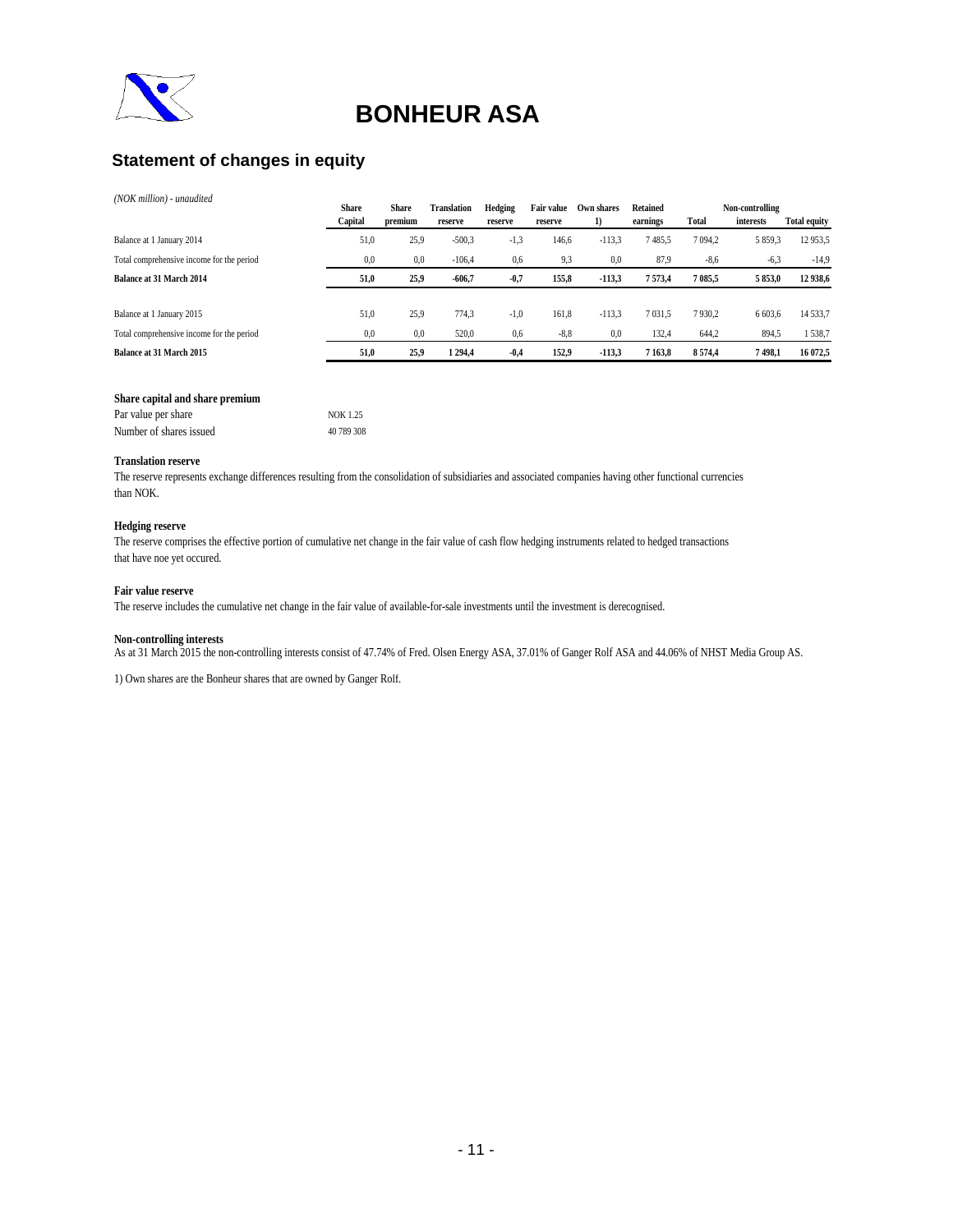

## **Consolidated statement of cash flow**

|                                                                                       | Jan-Mar          | Jan-Mar     |
|---------------------------------------------------------------------------------------|------------------|-------------|
| $(NOK$ million $)$ - unaudited                                                        | 2015             | 2014        |
|                                                                                       |                  |             |
| <b>Cash flow from operating activities</b><br>Net result                              | 614,4            | 132.2       |
| Adjustments for:                                                                      |                  |             |
| Depreciation, impairment losses                                                       | 911,0            | 529.3       |
| Net of investment income, interest expenses and net unrealized foreign exchange gains | 60,5             | 178,4       |
| Share of result from associates                                                       | 0,1              | 5,9         |
| Net gain (-) / loss on sale of property, plant and equipment and other investments    | $-1,2$           | $-0.7$      |
| Tax expense                                                                           | 46,7             | 35,2        |
| Cash generated before changes in working capital and provisions                       | 1 631,4          | 880,2       |
| Increase (-) / decrease in trade and other receivables                                | $-193,0$         | $-58,8$     |
| Increase / decrease (-) in current liabilities                                        | $-110.9$         | $-6,8$      |
| Cash generated from operations                                                        | 1 3 2 7 , 6      | 814,5       |
| Interest paid                                                                         | $-206,7$         | $-165,9$    |
| Tax paid                                                                              | $-43,9$          | $-21,2$     |
| Net cash from operating activities                                                    | 1 077,0          | 627,4       |
|                                                                                       |                  |             |
| <b>Cash flow from investing activities</b>                                            |                  |             |
| Proceeds from sale of property, plant and equipment and other investments             | 41,5             | 8,4         |
| Interest and dividends received                                                       | 24,3             | 16.8        |
| Acquisitions of property, plant and equipment and changes in other investments        | $-1305,1$        | $-3221,9$   |
| Net cash from investing activities                                                    | $-1239,2$        | $-3196,6$   |
|                                                                                       |                  |             |
| <b>Cash flow from financing activities</b>                                            |                  |             |
| Increase in borrowings                                                                | 24,1<br>$-151.4$ | 3 913,6     |
| Repayment of borrowings                                                               |                  | $-531,1$    |
| Net cash from financing activities                                                    | $-127,2$         | 3 3 8 2 , 5 |
| Net increase in cash and cash equivalents                                             | $-289.4$         | 813.2       |
| Cash and cash equivalents at 1 January                                                | 5 673,2          | 5 3 7 9 1   |
| Effect of exchange rate fluctuations on cash held                                     | 116.8            | $-55,3$     |
| Cash and cash equivalents at 31 March                                                 | 5 500,6          | 6 137,0     |

 $\bar{1}$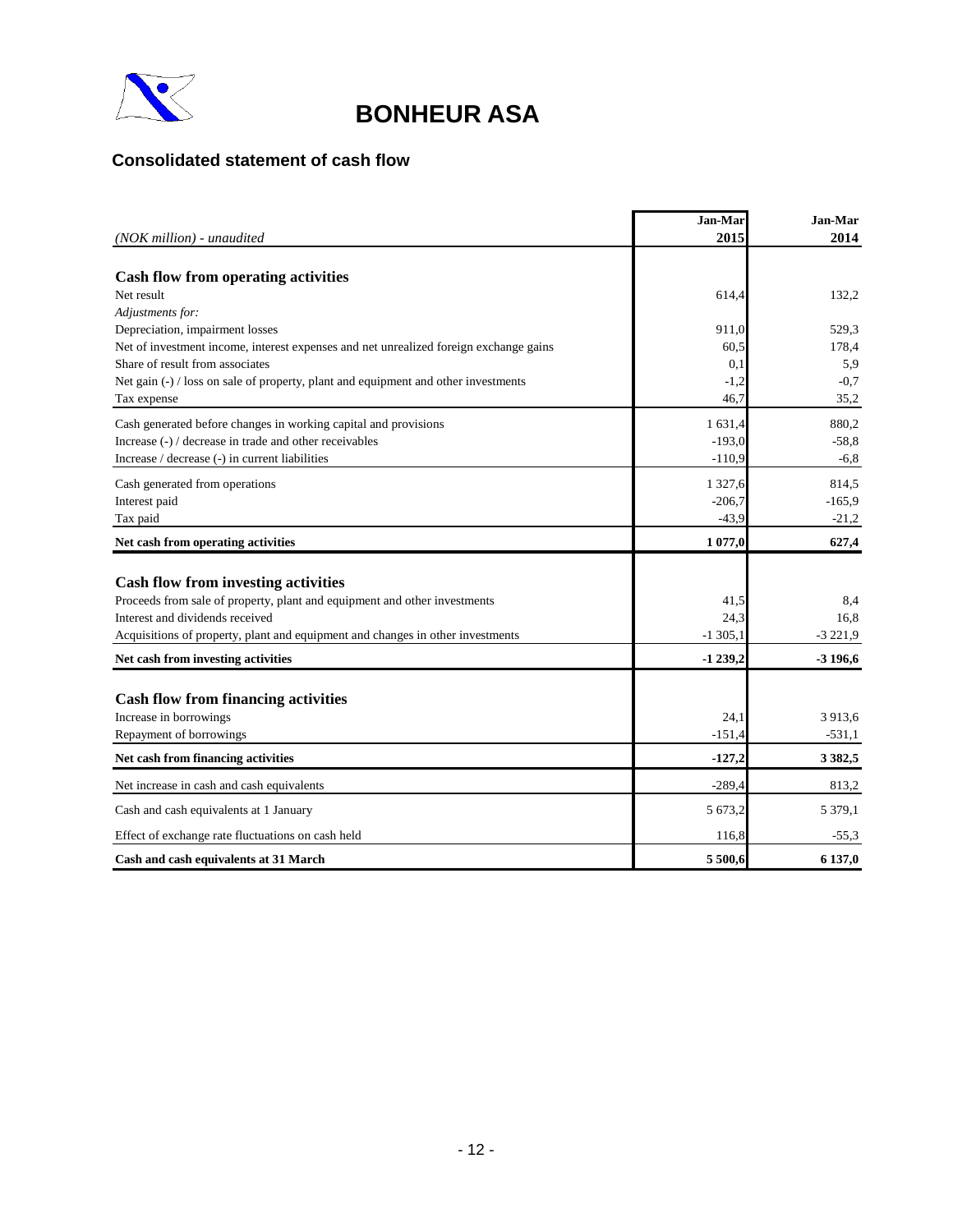

## **Notes**

### **Note 1 – Basis of presentation**

### **Introduction**

The Group accounts for the first quarter 2015 comprise Bonheur ASA and its subsidiaries ("The Group of companies") and the shares in associates. The quarterly accounts of 2014 and the Group of companies' accounts for 2014 may be obtained by contacting Fred. Olsen & Co., Oslo, or at www.bonheur.net

### **Financial framework and accounting principles**

The interim accounts have been prepared in accordance with IAS 34 as adopted by EU and the Securities and Trading Act. The accounts do not include all information required for annual accounts and should be read in conjunction with the Group of companies' annual accounts for 2014 and the previous interim reports issued in 2014. The interim financial report for the first quarter 2015 was approved by the company's board on 12 May 2015.

The accounting principles applied by the Group of companies in these condensed interim financial statements are the same as those applied by the Group of companies in its consolidated financial statements as at and for the year ended 31 December 2014.

### **Estimates**

The preparation of interim accounts involves the use of appraisals, estimates and assumptions influencing the amounts stated for assets and obligations, revenues and costs. Actual results may differ from these estimates.

The most important appraisals when applying the Group accounting principles and the primary sources of estimate uncertainties are the same for the preparation of interim accounts as for the 2014 Group accounts.

### **Note 2 – Property, plant and equipment – investments and disposals**

In May 2012 a subsidiary of Fred. Olsen Energy ASA entered into a turnkey contract with Hyundai Heavy Industries Co., Ltd. for the construction of a harsh environment ultra deepwater semi-submersible drilling rig with scheduled delivery in 3 quarter 2015. Total project cost is estimated to USD 700 million (including spare parts, owner furnished equipment and yard project team). Per 31 March 2015 the total capitalized construction cost is USD 597 million.

Fred. Olsen Renewables AS, which is owned 50/50 by Bonheur ASA and Ganger Rolf ASA, has one wind farm under construction in Sweden (Fäbodliden) with expected completion in 1Q16. Per 31 March 2015 the total capitalized construction cost is SEK 266 million.

### **Note 3 – Intangible assets – investments**

As per 31 March 2015 the Bonheur Group of companies had intangible assets of NOK 1 078 million. NOK 493 million is due to the rest of the excess value in connection with the acquisition of NHST as of 1 May 2014. As per 31 March 2015 NHST also has own intangible assets of NOK 85 million. In addition FOR has intangible assets of NOK 386 million, which is development costs related to wind farms.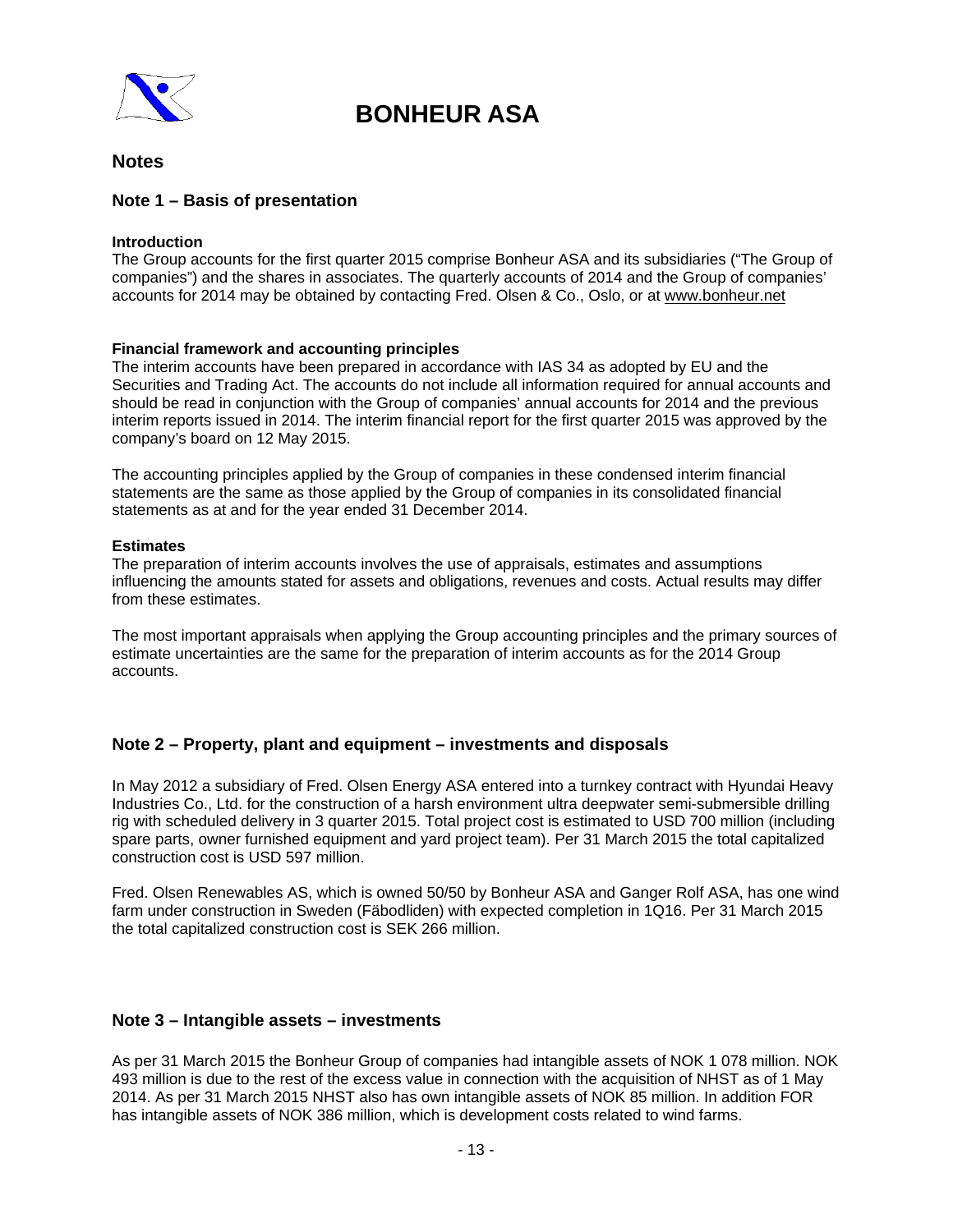

## **Note 4 – Segment information**

|                                    |                   |         |                  |       |                      |        |        |        |                   |       | Total fully  |         |
|------------------------------------|-------------------|---------|------------------|-------|----------------------|--------|--------|--------|-------------------|-------|--------------|---------|
|                                    |                   |         |                  |       |                      |        |        |        |                   |       | consolidated |         |
| 1.quarter                          | Offshore drilling |         | Renewable energy |       | Shipping/Offsh. wind |        | Cruise |        | Other investments |       | companies    |         |
| Fully consolidated companies       | 10.15             | 10.14   | 10.15            | 10.14 | 10.15                | 10.14  | 10.15  | 10.14  | 10.15             | 10.14 | 1Q.15        | 1Q.14   |
|                                    |                   |         |                  |       |                      |        |        |        |                   |       |              |         |
| Revenues                           | 2 2 0 7           | 692     | 392              | 281   | 264                  | 300    | 511    | 419    | 334               | 8     | 3707         | 2 700   |
| Operating costs                    | $-983$            | $-1070$ | $-82$            | $-61$ | $-194$               | $-243$ | $-462$ | $-404$ | $-351$            | $-46$ | $-2072$      | $-1825$ |
| Oper. result before depr. (EBITDA) | 1224              | 622     | 310              | 220   | 70                   | 57     | 49     | 14     | $-17$             | $-38$ | 1635         | 875     |
| Depreciation                       | $-708$            | $-381$  | $-101$           | $-70$ | $-34$                | $-33$  | $-56$  | $-44$  | $-13$             | $-2$  | $-911$       | $-529$  |
|                                    |                   |         |                  |       |                      |        |        |        |                   |       |              |         |
| Operating result (EBIT)            | 517               | 241     | 209              | 150   | 36                   | 24     |        | $-30$  | $-30$             | $-40$ | 724          | 346     |

|                                    |                   |       |                  |       |                      |       |        |          |                   |        | Total      |        |
|------------------------------------|-------------------|-------|------------------|-------|----------------------|-------|--------|----------|-------------------|--------|------------|--------|
| 1.quarter                          | Offshore drilling |       | Renewable energy |       | Shipping/Offsh. wind |       | Cruise |          | Other investments |        | associates |        |
| Associates                         | 10.15             | 10.14 | 10.15            | 10.14 | 10.15                | 10.14 | 10.15  | 10.14    | 10.15             | 10.14  | 10.15      | 1Q.14  |
|                                    |                   |       |                  |       |                      |       |        |          |                   |        |            |        |
| Revenues                           |                   |       |                  |       |                      |       |        | $\theta$ |                   | 110    |            | 110    |
| Operating costs                    |                   |       | - 1              |       |                      |       |        | $\Omega$ |                   | $-113$ |            | $-113$ |
| Oper. result before depr. (EBITDA) |                   |       | - 1              |       |                      |       |        |          |                   | -3     |            | $-3$   |
| Depreciation                       |                   |       |                  |       |                      |       |        |          |                   |        |            |        |
|                                    |                   |       |                  |       |                      |       |        |          |                   |        |            |        |
| Operating result (EBIT)            |                   |       | - 1              |       |                      |       |        |          |                   | ۰.     |            | -7     |

## **Companies fully consolidated in the accounts**

**Offshore Drilling** Fred. Olsen Energy ASA.

**Renewable energy** 

Fred. Olsen Renewables AS.

#### **Cruise**

Fred Olsen Cruise Lines Ltd and First Olsen Holding AS.

#### **Shipping / Offshore wind**

*Shipping activities (inclusive tankers in 2014): Fred. Olsen Ocean Ltd. Offshore wind:* Fred. Olsen Windcarrier AS, Universal Foundation Norway AS and Fred. Olsen Ocean Ltd.

#### **Other investments**

Fred. Olsen Travel AS, Fred. Olsen Insurance Services AS, Fred. Olsen Fly- og Luftmateriell AS, Stavnes Byggeselskap AS, Oslo Shipholding AS (liquidated in 4<sup>th</sup> quarter 2014), Fred. Olsen Cruise Lines Pte. Ltd., FO Capital Ltd, Bonheur og Ganger Rolf ANS, Borgå Group (merged with Bonheur ASA/Ganger Rolf ASA effective from 1 April 2014), Borgå II Group (merged with Bonheur ASA/Ganger Rolf ASA effective from 1 April 2014), Bonheur ASA, Ganger Rolf ASA, Laksa AS, Laksa II AS, and NHST Media Group AS (from 1 May 2014).

#### **Associates**

#### **Renewable energy**

Codling Holding Ltd. (50% consolidation percentage) and Aurora AS (50% consolidation percentage).

#### **Other investments**

NHST Media Group AS (36.87% consolidation percentage, up to and including April 2014, thereafter fully consolidated), Morgenbladet AS (33.33% consolidation percentage) and Smartcom TV AS (35% consolidation percentage).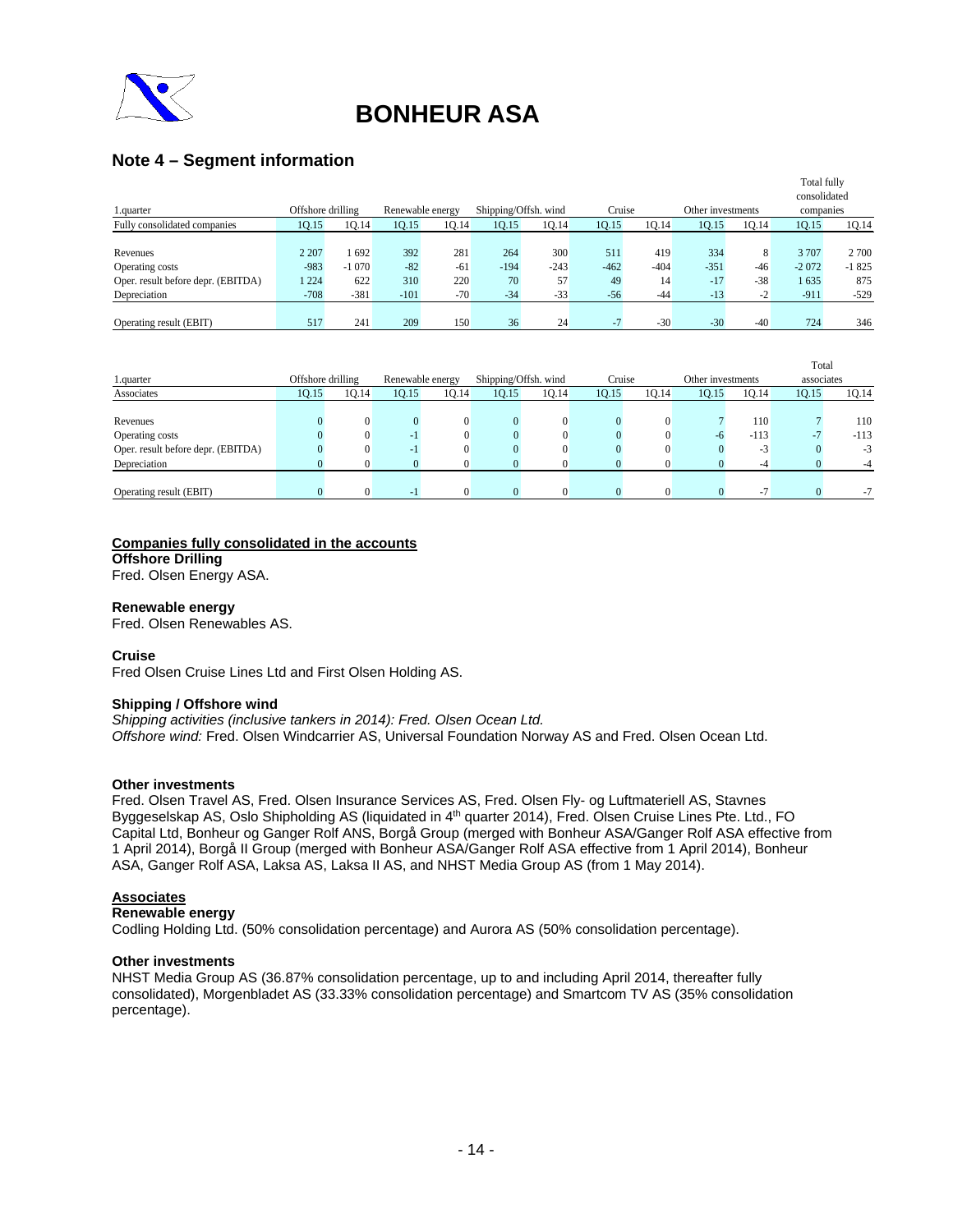

### **Note 5– Interest bearing loans**

FOE has a long-term fleet facility and available lines were USD 300 million as per 31 March 2015.

FOR has secured bank loans of GBP 329 million, finance lease liabilities of GBP 33 million and other interest bearing loans of GBP 5 million as per 31 March 2015.

FOO has bank loans of equivalent to EUR 124 million outstanding as per 31 March 2015.

NHST has bank loans of NOK 54 million outstanding as per 31 March 2015.

In January 2012 Bonheur ASA completed a NOK 700 million 5 years unsecured bond issue with maturity in 2017 and a NOK 300 million 7 years bond issue with maturity in 2019. Ganger Rolf ASA is a guarantor and has borrowed NOK 350 million and NOK 150 million, respectively of the proceeds from the bond issues from Bonheur ASA at identical terms.

On 26 June 2014 Bonheur ASA completed a NOK 900 million senior unsecured bond issue with maturity in 2019 and a NOK 600 million senior unsecured bond issue with maturity in 2021. Ganger Rolf ASA is guarantor for both issues. Ganger Rolf ASA has borrowed 50% of the proceeds from both bond issues from Bonheur ASA at identical terms.

### **Note 6– Taxes**

There are several ongoing tax disputes between subsidiaries within the Group of companies and the Norwegian tax authorities. For further information, please refer to Note 28 in the Annual Report for 2014.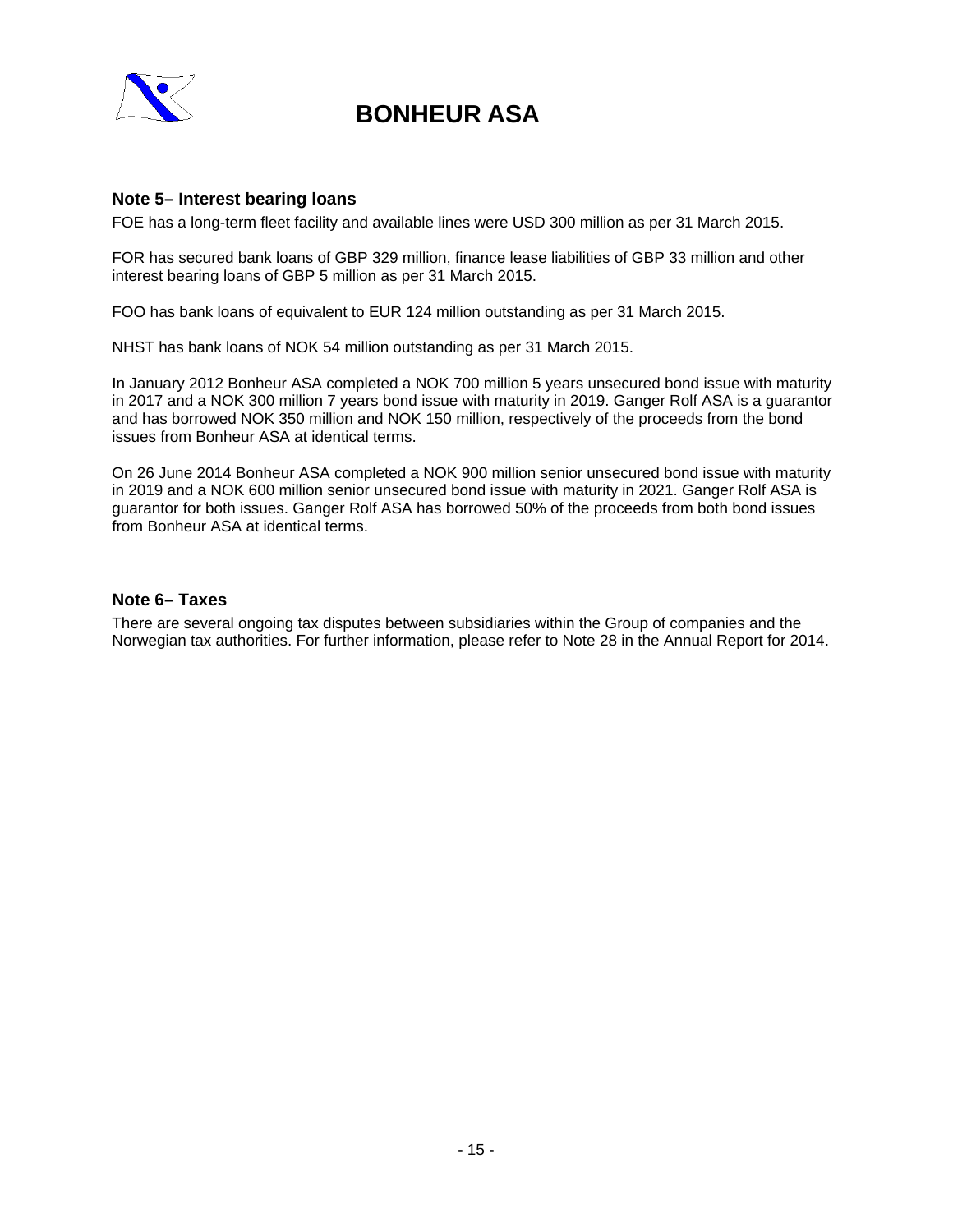

## **Note 7 – Bonheur ASA (Parent company – NGAAP)**

| $(NOK$ million $)$ - unaudited                       | Jan-Mar | Jan-Mar | <b>Jan-Dec</b> |
|------------------------------------------------------|---------|---------|----------------|
| <b>CONDENSED INCOME STATEMENT (NGAAP)</b>            | 2015    | 2014    | 2014           |
| Revenues                                             | 0,2     | 0,1     | 0.3            |
| Operating costs                                      | $-16,1$ | $-16,7$ | $-63,5$        |
| <b>Operating result before depreciation (EBITDA)</b> | $-16,0$ | $-16,6$ | $-63,2$        |
| Depreciation                                         | $-0,4$  | $-0.4$  | $-1,7$         |
| <b>Operating result (EBIT)</b>                       | $-16,4$ | $-17,1$ | $-64,9$        |
| Financial revenues                                   | 22,4    | 226,3   | 878.9          |
| Financial costs                                      | $-17,6$ | $-21,2$ | $-127,4$       |
| Net financial items                                  | 4,8     | 205,1   | 751,5          |
| <b>Result before tax (EBT)</b>                       | $-11,6$ | 188,0   | 686,5          |
| Estimated tax cost                                   | 10,3    | 0,0     | $-13,2$        |
| Net result after estimated tax                       | $-1,3$  | 188,0   | 673,3          |

4

| <b>CONDENSED BALANCE SHEET (NGAAP)</b>   | 31.03.2015  | 31.03.2014 | 31.12.2014  |
|------------------------------------------|-------------|------------|-------------|
| Deferred tax asset                       | 0,0         | 0.0        | 0,0         |
| Property, plant and equipment            | 30,3        | 32,3       | 30,9        |
| Investments in subsidiaries              | 5 2 8 7 , 2 | 4 5 4 7, 8 | 4 9 6 9.0   |
| Investments in associates                | 0.0         | 74,7       | 0,0         |
| Other financial fixed assets             | 461,8       | 353,8      | 894,3       |
| <b>Non-current assets</b>                | 5 779,4     | 5 008,6    | 5 894,2     |
| Trade and other receivables              | 25,7        | 137,4      | 321,4       |
| Cash and cash equivalents                | 1 5 6 4, 8  | 640,2      | 1 1 7 2, 5  |
| <b>Current assets</b>                    | 1590,5      | 777,5      | 1493,9      |
| <b>Total assets</b>                      | 7 3 6 9, 9  | 5786,1     | 7 3 8 8, 1  |
| Share capital                            | 51,0        | 51,0       | 51,0        |
| Share premium                            | 25,9        | 25,9       | 25,9        |
| Retained earnings                        | 4 3 6 0, 2  | 3 9 9 9.3  | 4 4 6 3, 4  |
| <b>Equity</b>                            | 4 4 3 7 , 1 | 4 0 7 6, 2 | 4 5 4 0 , 3 |
| Non-current interest bearing liabilities | 1 242,8     | 496,2      | 1 242,3     |
| Other non-current liabilities            | 161,9       | 139,8      | 160,2       |
| <b>Non-current liabilities</b>           | 1 4 0 4 , 7 | 636,0      | 1 402,4     |
| Current interest bearing liabilities     | 0,0         | 693,5      | 0,0         |
| Other current liabilities                | 1528,1      | 380,5      | 1 4 4 5, 4  |
| <b>Current liabilities</b>               | 1528,1      | 1073,9     | 1 4 4 5 , 4 |
| <b>Total equity and liabilities</b>      | 7 3 6 9, 9  | 5786,1     | 7 3 8 8, 1  |